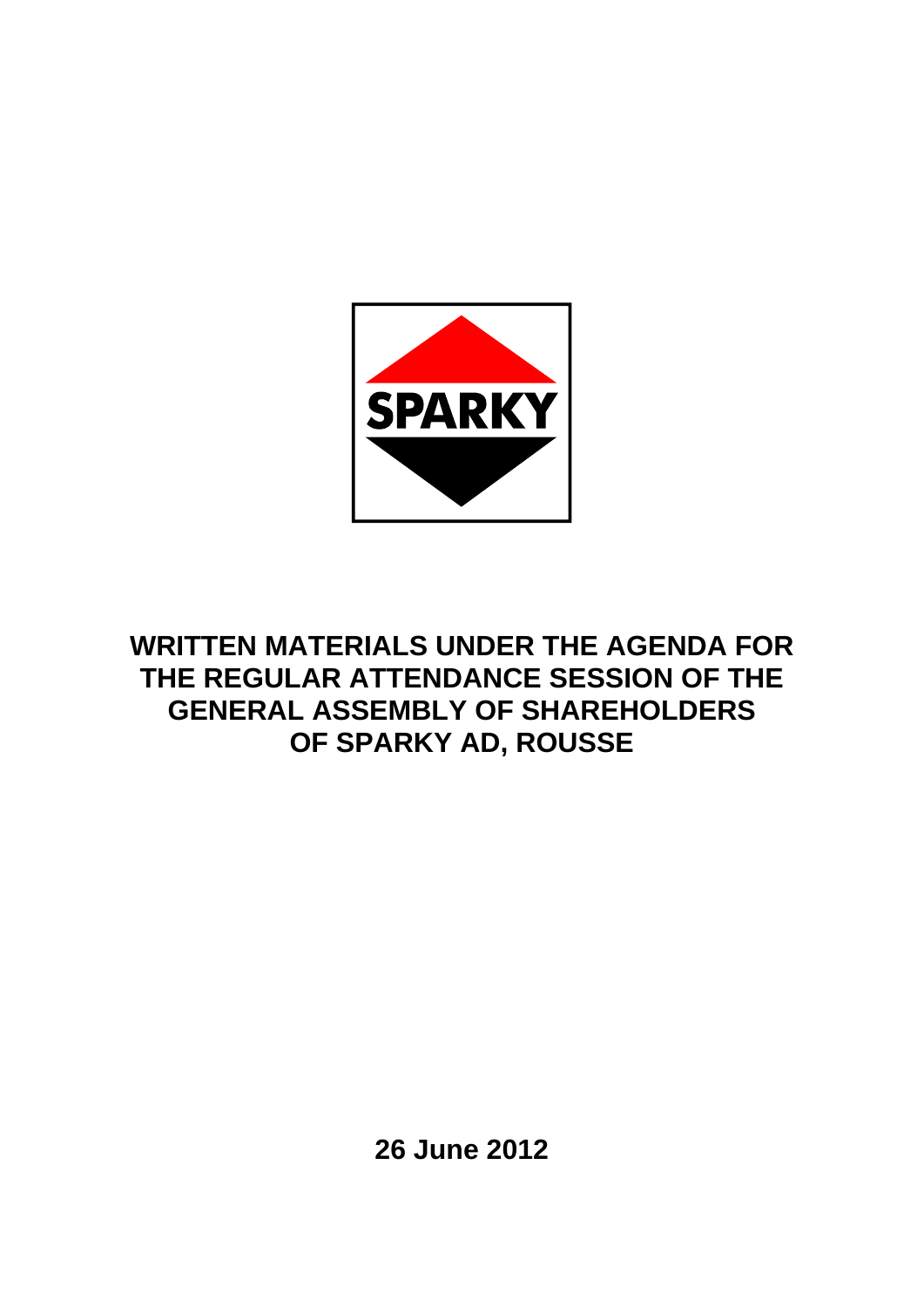# **INVITATION FOR CONVOCATION OF A REGULAR ATTENDANCE SESSION OF THE GENERAL ASSEMBLY OF THE SHAREHOLDERS OF SPARKY AD, ROUSSE**

The Management Board of SPARKY AD, Rousse, on the grounds of the provisions of Art. 223, paragraph 1 of the Commercial Act convenes a regular attendance session of the General Assembly of the company's Shareholders on 26 June 2012 at 2.00 p.m. at No 1, Rozova Dolina Str., 7000 Rousse, under the following agenda and draft resolutions:

**1.** Approving the Annual Report of the Management Board on the company's activities for the year 2011. Draft Resolution: The General Assembly of Shareholders approves the Annual Report of the Management Board on the company's activities for the year 2011.

**2.** Approving the Audited Annual Financial Report of the company for the year 2011 and the Report of the certified auditor. Draft Resolution: The General Assembly of Shareholders approves the Audited Annual Financial Report of the company for the year 2011 and the Report of the certified auditor.

**3.** Approving the Annual Consolidated Report of the Management Board on the company's activities for the year 2011. Draft Resolution: The General Assembly of Shareholders approves the Annual Consolidated Report of the Management Board on the company's activities for the year 2011.

**4.** Approving the Audited Annual Consolidated Financial Report of the company for the year 2011 and the Report of the certified auditor. Draft Resolution: The General Assembly of Shareholders approves the Audited Annual Consolidated Financial Report of the company for the year 2011 and the Report of the certified auditor.

**5.** Adopting a decision to release from responsibility the members of the Management Board for their activities during 2011. Draft Resolution: The General Assembly of Shareholders releases from responsibility the members of the Management Board for their activities during 2011.

**6.** Adopting a decision to release from responsibility the members of the Supervisory Board for their activities during 2011. Draft Resolution: The General Assembly of Shareholders releases from responsibility the members of the Supervisory Board for their activities during 2011.

**7.** Hearing the report on the activities of the company's Investor Relations Director for the year 2011. Draft Resolution: The General Assembly of Shareholders hears and approves for its information the report on the activities of the company's Investor Relations Director for the year 2011.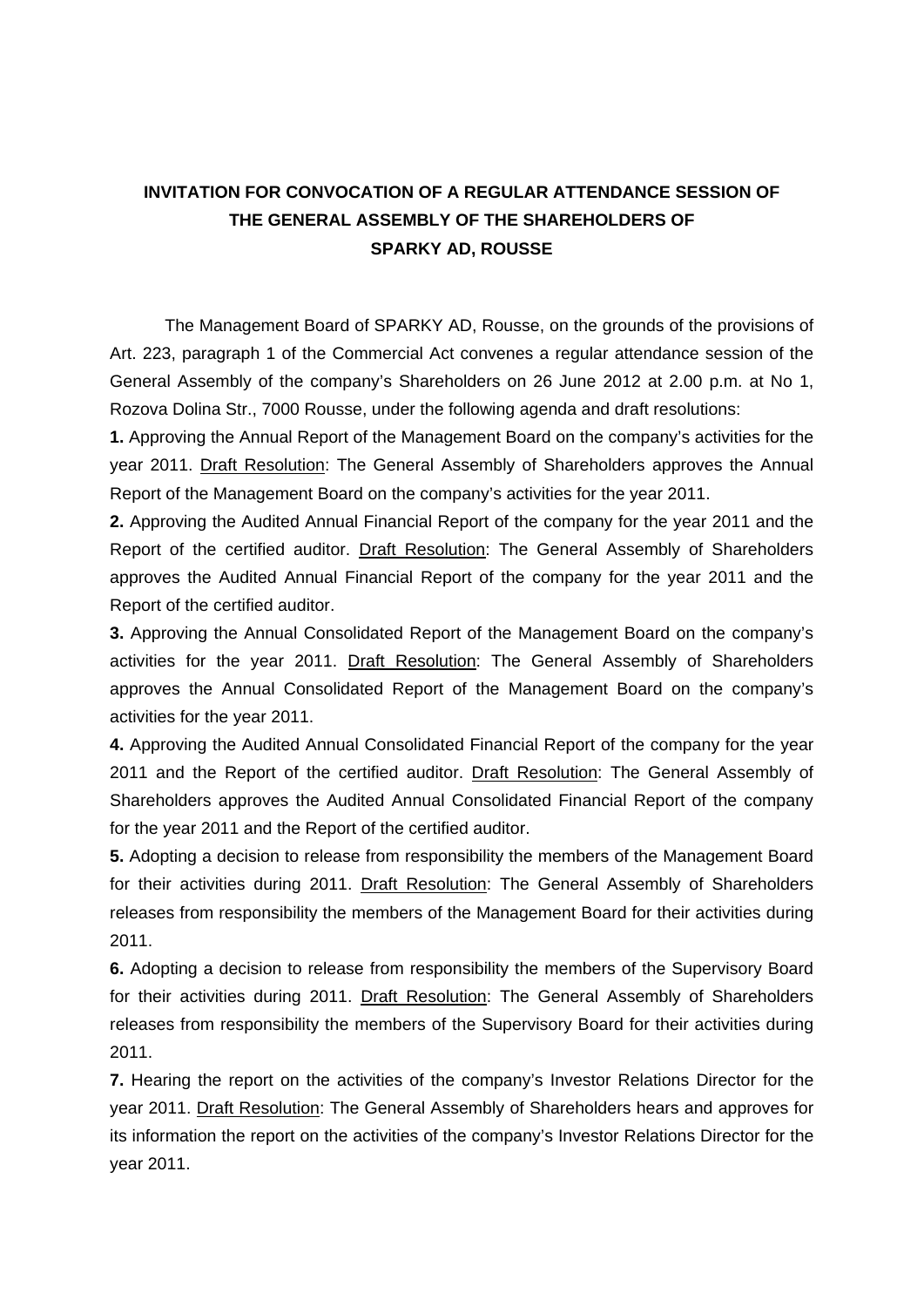**8.** Hearing the annual report of the company's audit committee for the year 2011. Draft Resolution: The General Assembly of Shareholders hears the annual report of the company's audit committee for the year 2011.

**9**. Election of a certified auditor to verify and certify the company's Annual Financial Report for the year 2012. Draft Resolution: The General Assembly of Shareholders approves a decision for election of a certified auditor to verify and certify the company's Annual Financial Report for the year 2012 in accordance with the recommendation of the company's audit committee.

**10.** Approving a decision for re-election of the members of the Supervisory Board of the company for a new 5-year mandate. Draft Resolution: The General Assembly of Shareholders re-elects the members of the Supervisory Board of the company for a new 5 year mandate.

All shareholders of the company are invited to participate personally or by proxy. Written materials for the Assembly are available for the shareholders at the company's office address at No 1, Rozova Dolina Str., 7000 Rousse every business day from 10.00 a.m. to 4.00 p.m. The invitation together with the written materials under the items from the agenda for the Assembly shall be posted on the website of SPARKY AD http://sparkygroup.com/bg/investor\_relations/sparky\_ad/ for the period from the promulgation of the invitation in the Commercial Register until the end of the General Assembly.

Persons holding together or separately at least 5 percent of the capital of SPARKY AD can request inclusion of items and suggest resolutions for already included items in the agenda for the General Assembly under the procedure of article 223a of the Commercial Act. Not later than 15 days prior to the opening of the General Assembly those shareholders shall present for promulgation in the Commercial Register a list of the items to be included in the agenda and the draft resolutions. With the promulgation in the Commercial Register the items shall be considered as included in the suggested agenda. Latest on the following business day after the promulgation, shareholders shall present the list of items, draft resolutions and the written materials upon the registered seat and management address of the company as well as to the Financial Supervision Commission.

During the General Assembly, company's shareholders shall have the right to raise questions on all items from the agenda as well as questions regarding the economic and financial state and the commercial activity of the company, irrespective if the latter are related to the agenda.

In case of lack of quorum on the firs announced date for the GAS, on the grounds of article 227, paragraph 3 of the Commercial Act the General Assembly will be held on 11 July 2012 at 2.00 p.m. at the same place and under the same agenda. In the agenda for the new session can not be included items under the procedure of article 223a of the Commercial Act.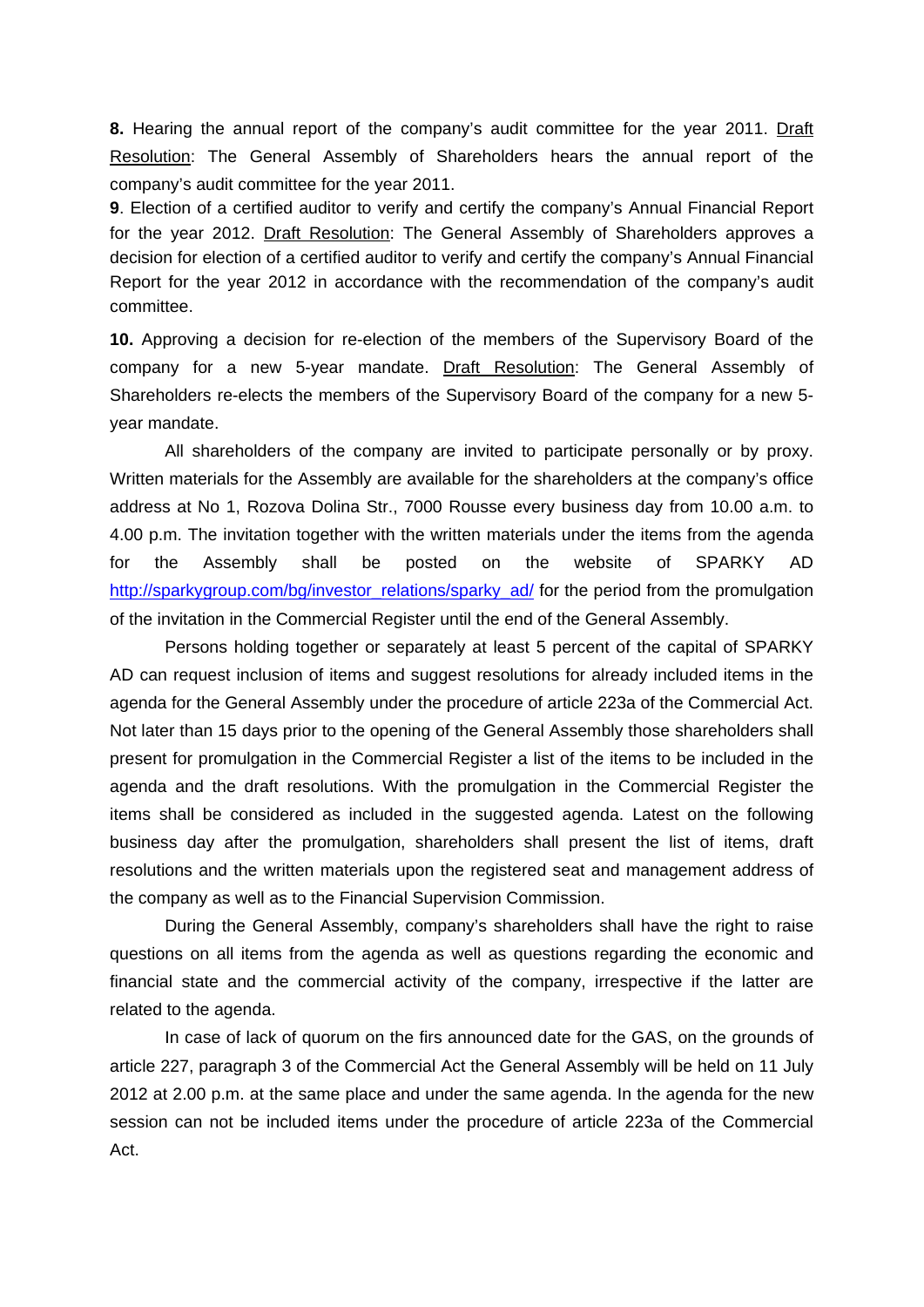Registration of the shareholders will be made on the date of the General Assembly from 1.30 p.m. until 2.00 p.m. For registration and participation at the GAS individuals – shareholders shall present a personal identification document. Legal entities – shareholders shall present an original of a current certificate for a commercial registration as well as an identification document for the representative by law.

Proxy Voting Rules: In case of representation of a shareholder at the General Assembly, on the grounds of the provision of article 21, paragraph 1 of the Articles of Association of SPARKY AD and the Proxy Voting Rules, approved by the Management Board, it will be necessary to be also presented an explicit, notary signed proxy for the particular General Assembly with the contents under article 116, paragraph 1 of the Law on Public Offering of Securities. In case when the legal entity is not represented by its representative by law, the proxy holder shall present an identification document, original of a current certificate for a commercial registration of the respective company – shareholder and an explicit, notary signed proxy for the particular General Assembly with the contents under article 116, paragraph 1 of the Law on Public Offering of Securities.

In case of representation of company's shareholder by a legal entity – proxy holder, except for an identification document for the proxy holder, representing the company, it shall be also presented an original of a current certificate for a commercial registration of the respective company – proxy holder and an explicit, notary signed proxy for the particular General Assembly with the contents under article 116, paragraph 1 of the Law on Public Offering of Securities.

On the grounds of the provision of article 116, paragraph 4 of the Law on Public Offering of Securities reauthorization with the rights given to the representative/proxy holder according to the proxy as well as a proxy given in violation of the provision of article 116, paragraph 1 of the Law on Public Offering of Securities shall be invalid.

The certificate for commercial registration as well as the proxy for representation at the General Assembly of the Shareholders issued in a foreign language must be presented together with a legalized translation in Bulgarian language in accordance with the provisions of the existing legislation. In case of any discrepancy between the texts, the data in the Bulgarian translation shall be considered as true.

The Management Board of SPARKY AD presents a sample of the written proxy on paper and in electronic version together with the materials for the General Assembly. The proxy sample shall also be available on the website of the company http://sparkygroup.com/bg/investor\_relations/sparky\_ad/. Upon request, a sample of the written proxy shall be presented also after convocation of the ordinary session of the General Assembly of the Shareholders.

SPARKY AD shall receive and accept for valid announcements and proxies by electronic means on the following electronic mail: dvi.sr@sparkygroup.com as the electronic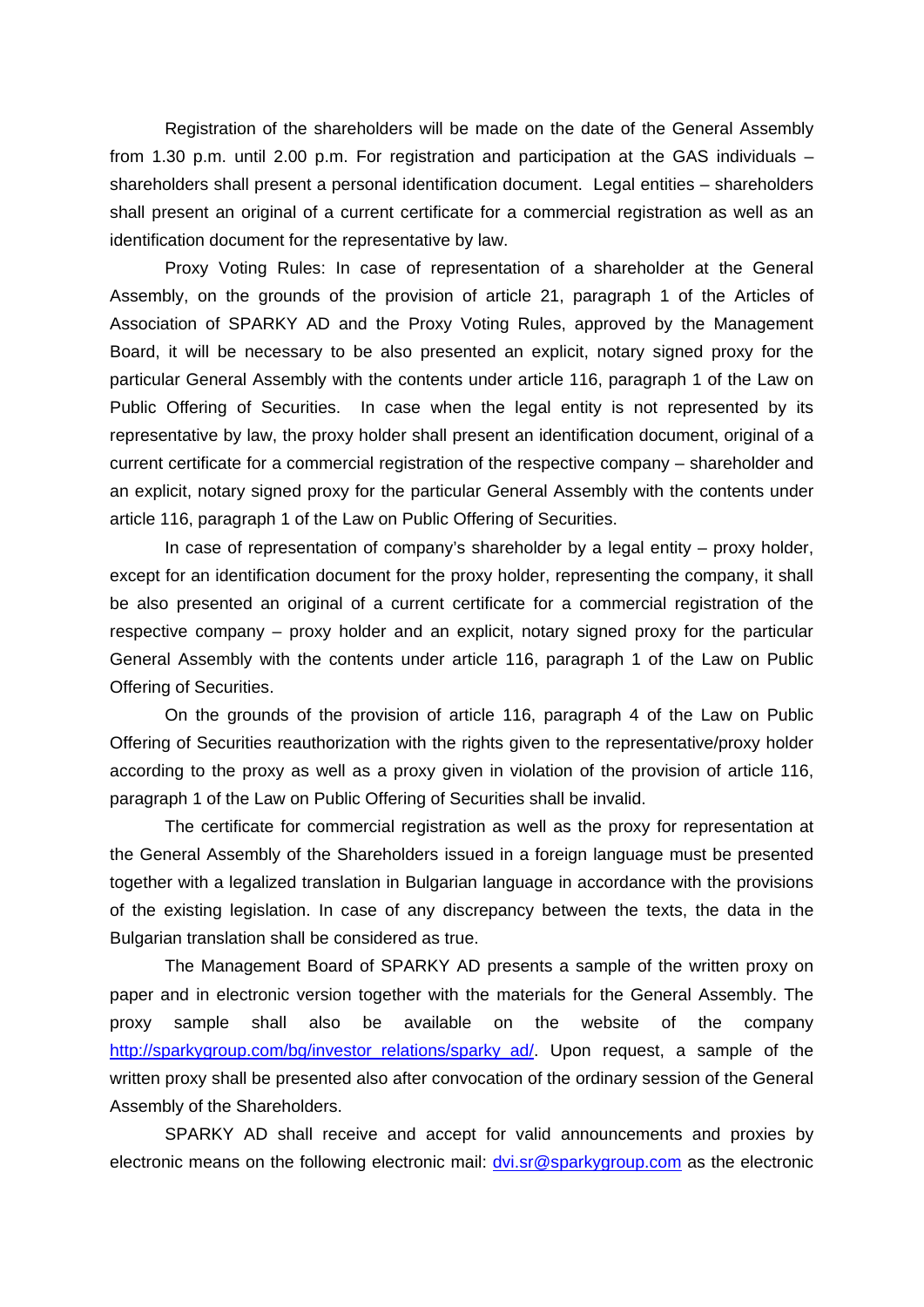announcements should be signed with an universal electronic signature (UES) on the part of the authorizer and an electronic document (electronic image) of the proxy is enclosed to them which also has to be signed with an universal electronic signature (UES) on the part of the authorizer.

Voting through correspondence and electronic means is not admissible according to the current Articles of Association of the company.

The Management Board of SPARKY AD informs that the total number of company's shares and voting rights by the date of the decision of the Management Board for convocation of the General Assembly – 11 May 2012 is 12 000 000. On the grounds of article115b, paragraph 1 of the Law on Public Offering of Securities voting rights at the General Assembly shall be exercised by persons/entities who/which had been entered in the Central Depositary's register as shareholders of the company 14 day prior to the date of the General Assembly. The date under the previous sentence for the regular session of the General Assembly of the shareholders of SPARKY AD is 12 June 2012. Only persons/entities who/which had been entered as shareholders of the company on that date shall have the right to participate and vote at the General Assembly.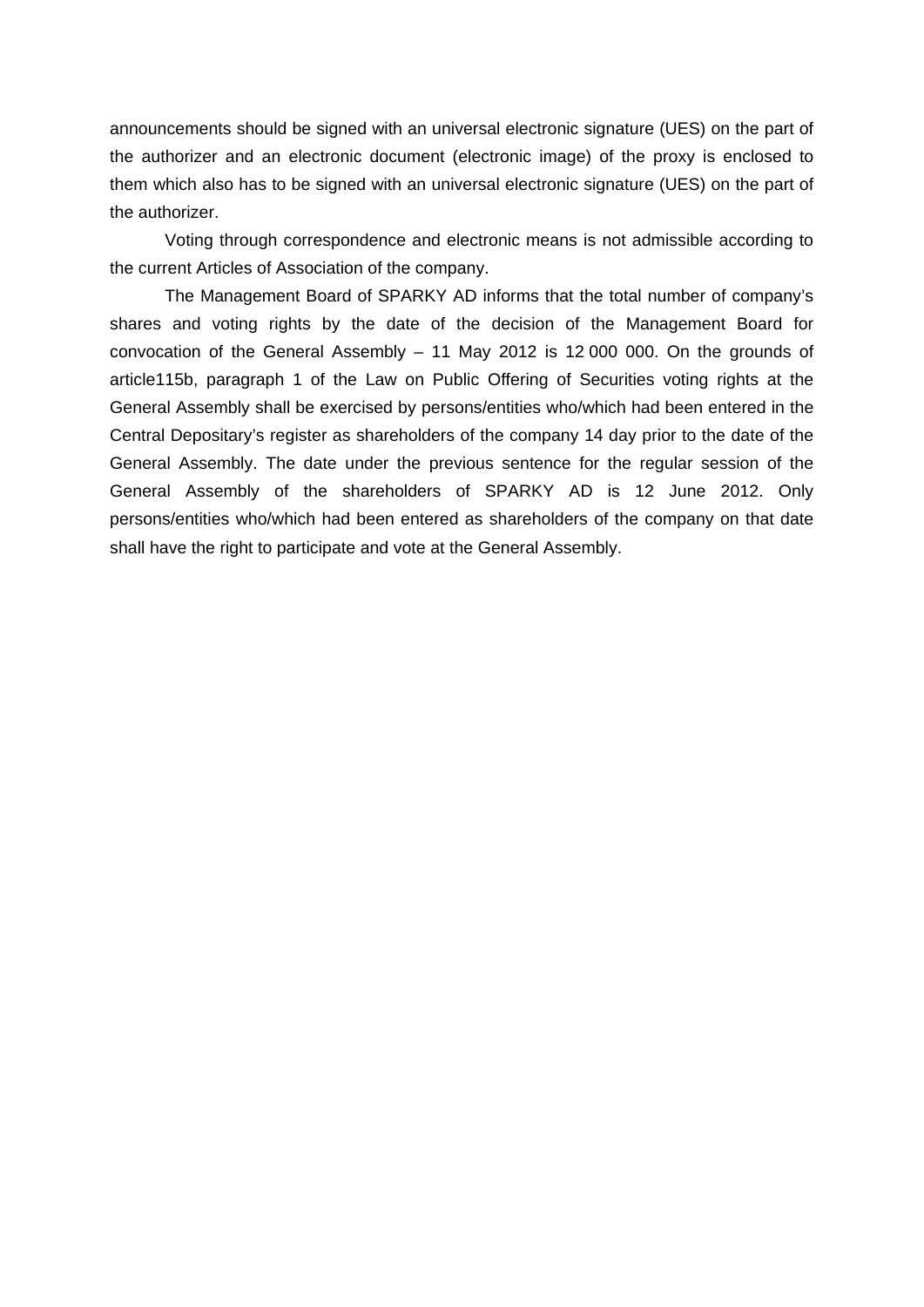# **SUGGESTION**

Of the Management Board of SPARKY AD through the Chairperson of the Management Board under item 1 of the Agenda: Approving the Annual Report of the Management Board on the company's activities for the year 2011.

The Management Board of SPARKY AD, having prepared and approved at its session the Annual Report of the Management Board on the company's activities for the year 2011 which was presented to and verified by the certified auditor, suggests to the general assembly of the shareholders to approve the following resolution under item 1 of the Agenda

# Draft Resolution:

The General Assembly of Shareholders approves the Annual Report of the Management Board on the company's activities for the year 2011.

Chairperson of the Management Board:

………………………………………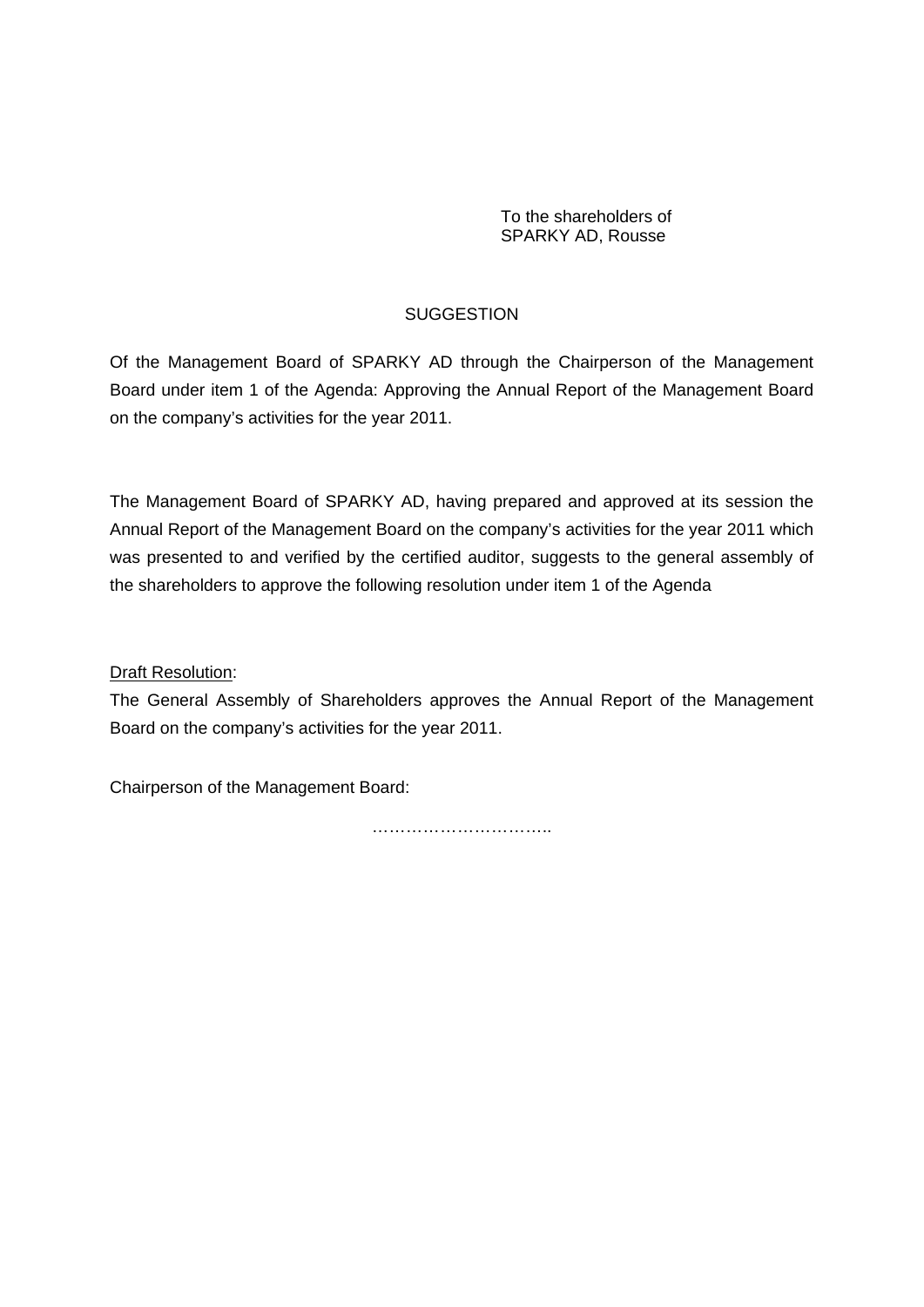#### **SUGGESTION**

Of the Management Board of SPARKY AD through the Chairperson of the Management Board under item 2 of the Agenda: Approving the Audited Annual Financial Report of the company for the year 2011 and the Report of the certified auditor.

The Management Board of SPARKY AD, having prepared the Annual Financial Report of the company for the year 2011, presented the report for verification and certification to the elected certified auditor of the company – specialized audit company Grant Thornton Ltd., reg. No 032. The Annual Financial Report of the company was verified and certified without a qualified statement.

With this regard the Management Board suggests to the general assembly of the shareholders to approve the following resolution under item 2 of the Agenda

Draft Resolution:

The General Assembly of Shareholders approves the Audited Annual Financial Report of the company for the year 2011 and the Report of the certified auditor.

Chairperson of the Management Board: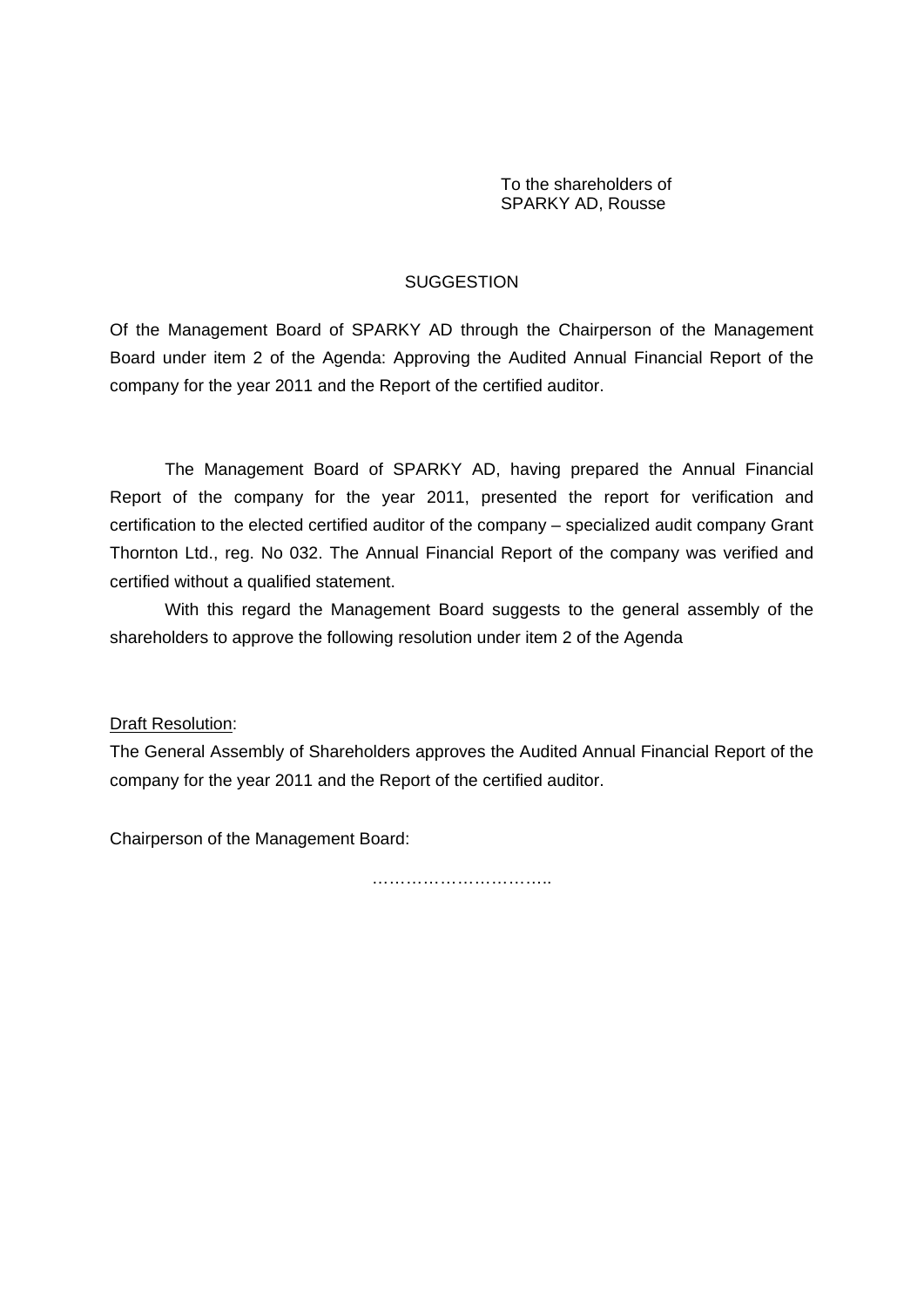# **SUGGESTION**

Of the Management Board of SPARKY AD through the Chairperson of the Management Board under item 3 of the Agenda: Approving the Annual Consolidated Report of the Management Board on the company's activities for the year 2011.

The Management Board of SPARKY AD, having prepared and approved at its session the Annual Consolidated Report on the company's activities for the year 2011 which was presented to and verified by the certified auditor, suggests to the general assembly of the shareholders to approve the following resolution under item 3 of the Agenda

#### Draft Resolution:

The General Assembly of Shareholders approves the Annual Consolidated Report of the Management Board on the company's activities for the year 2011.

Chairperson of the Management Board: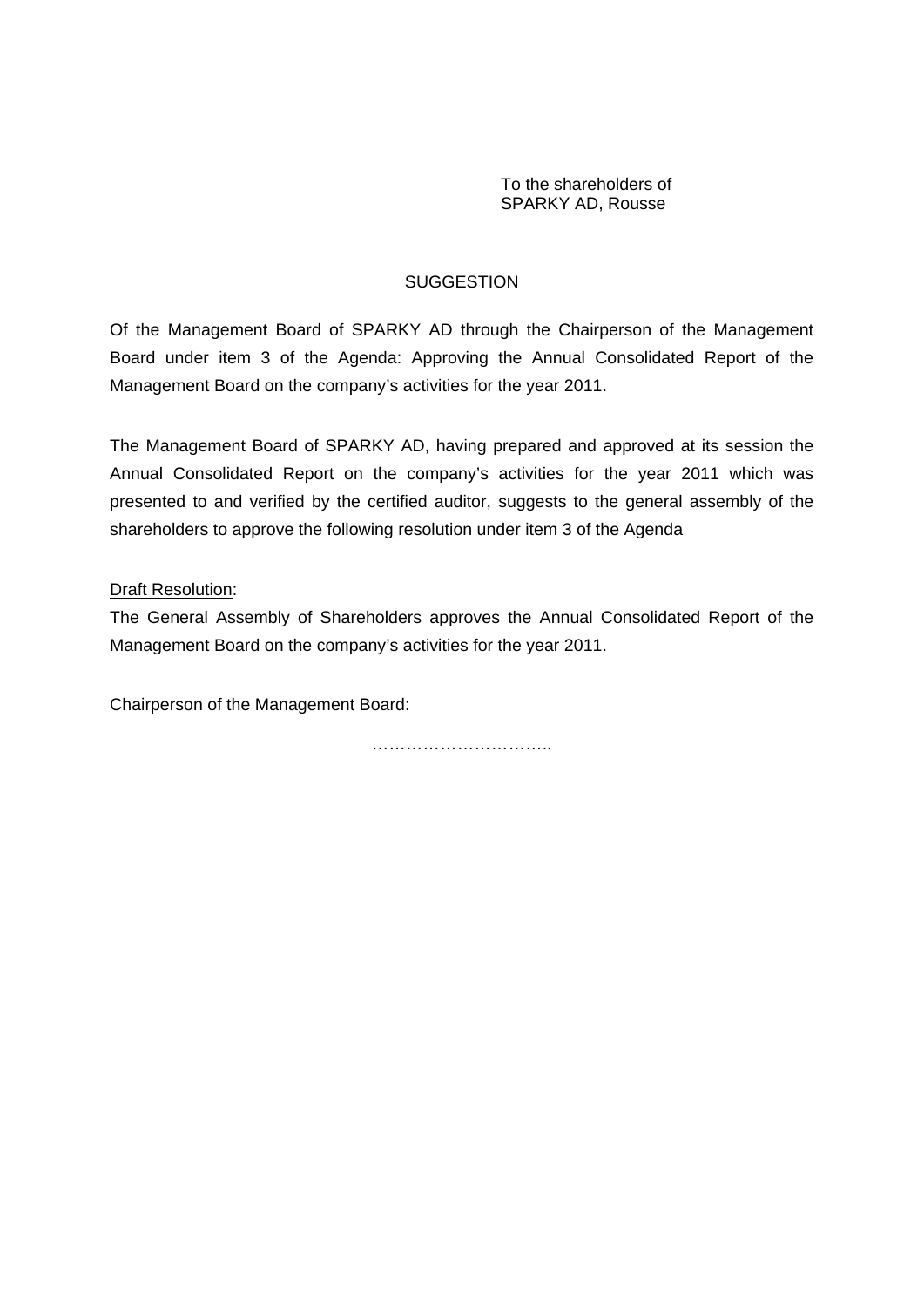#### **SUGGESTION**

Of the Management Board of SPARKY AD through the Chairperson of the Management Board under item 4 of the Agenda: Approving the Audited Annual Consolidated Financial Report of the company for the year 2011 and the Report of the certified auditor.

The Management Board of SPARKY AD, having prepared the Annual Consolidated Financial Report of the company for the year 2011, presented the report for verification and certification to the elected certified auditor of the company – specialized audit company Grant Thornton Ltd., reg. No 032. The Annual Consolidated Financial Report of the company was verified and certified without a qualified statement.

With this regard the Management Board of SPARKY AD suggests to the general assembly of the shareholders to approve the following resolution under item 4 of the Agenda

#### Draft Resolution:

The General Assembly of Shareholders approves the Audited Annual Consolidated Financial Report of the company for the year 2011 and the Report of the certified auditor.

Chairperson of the Management Board: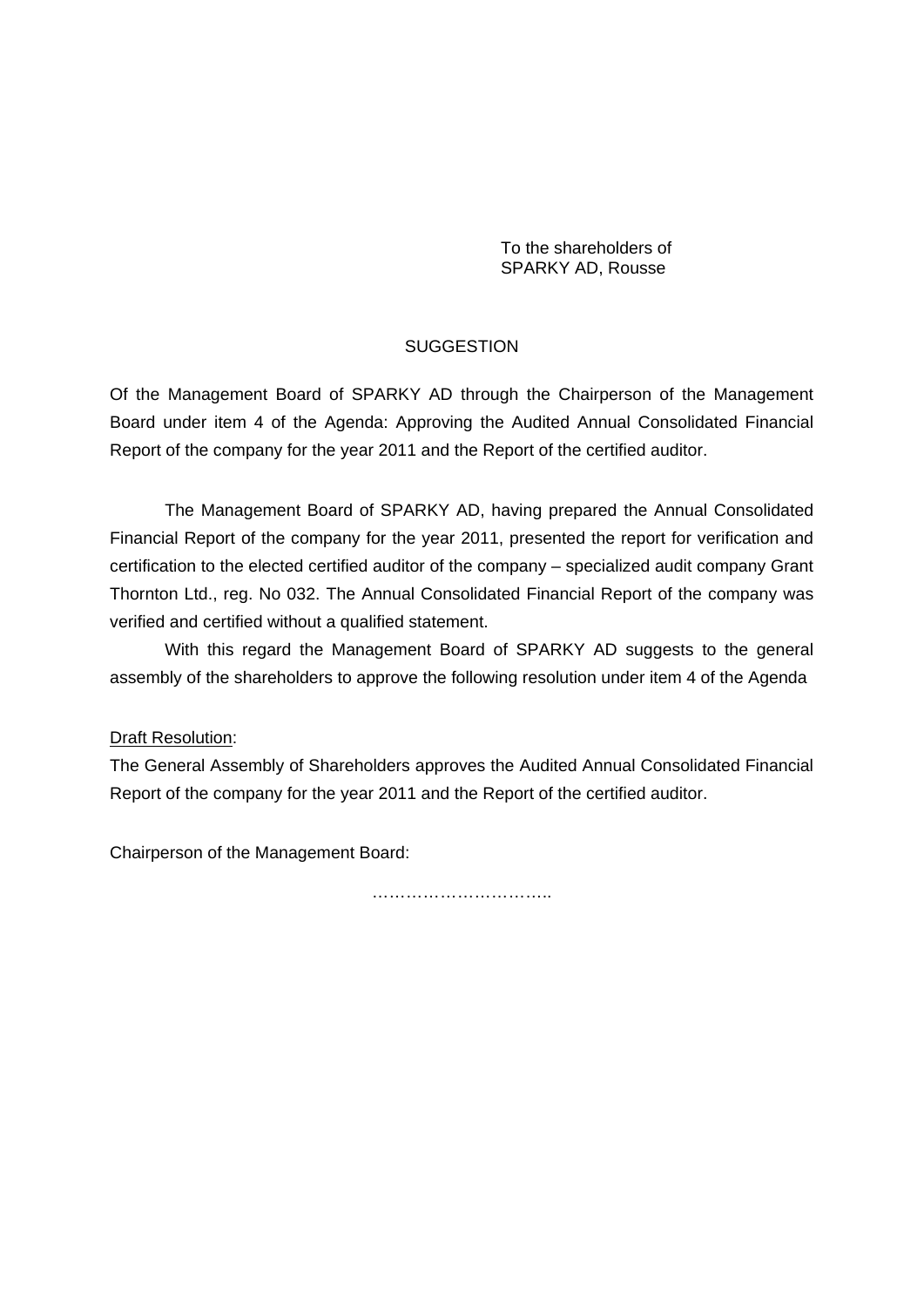# **SUGGESTION**

Of the Management Board of SPARKY AD through the Chairperson of the Management Board under item 5 of the Agenda: Adopting a decision to release from responsibility the members of the Management Board for their activities during 2011.

As obvious from the presented report on the activities, no damages have occurred to the company as a result of actions or omissions of members of the Management Board. With this regard the Management Board of SPARKY AD suggests to the general assembly of the shareholders to approve the following resolution under item 5 of the Agenda

#### Draft Resolution:

The General Assembly of Shareholders releases from responsibility the members of the Management Board for their activities during 2011.

- 1. Chavdar Plaharov Executive Director
- 2. Ivaylo Georgiev Member of the Management Board

3. Rossen Milkov – released as a Member of the Management Board based on a resolution of the Supervisory Board as of 05.07.2011 and erased as a Member of the company's Management Board on 27.07.2011.

- 4. Albena Stambolova Member of the Management Board
- 5. Ralitza Marinova Member of the Management Board
- 6. Valentin Radanov Member of the Management Board
- 7. Teodora Todorova Member of the Management Board
- 8. Stanislav Kalchev Member of the Management Board

Chairperson of the Management Board:

……………………………………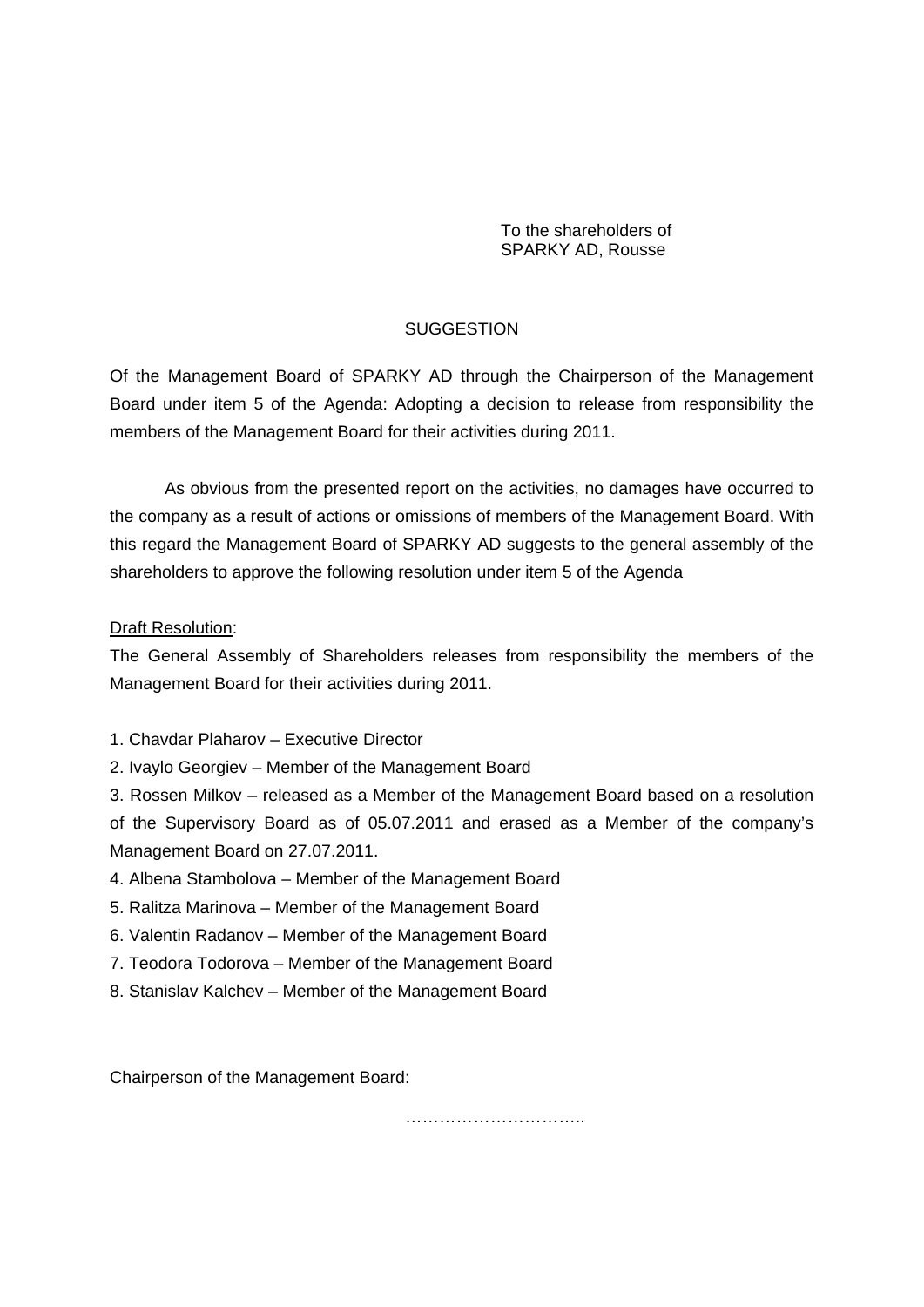# **SUGGESTION**

Of the Management Board of SPARKY AD through the Chairperson of the Management Board under item 6 of the Agenda: Adopting a decision to release from responsibility the members of the Supervisory Board for their activities during 2011.

The Management Board of SPARKY AD suggests to the general assembly of the shareholders to approve the following resolution under item 6 of the Agenda

# **Draft Resolution:**

The General Assembly of Shareholders releases from responsibility the members of the Supervisory Board for their activities during 2011.

- 1. Stanislav Petkov Chairperson of the Supervisory Board
- 2. Petar Baburkov Member of the Supervisory Board
- 3. Urii Shivarov Independent Member of the Supervisory Board

Chairperson of the Management Board: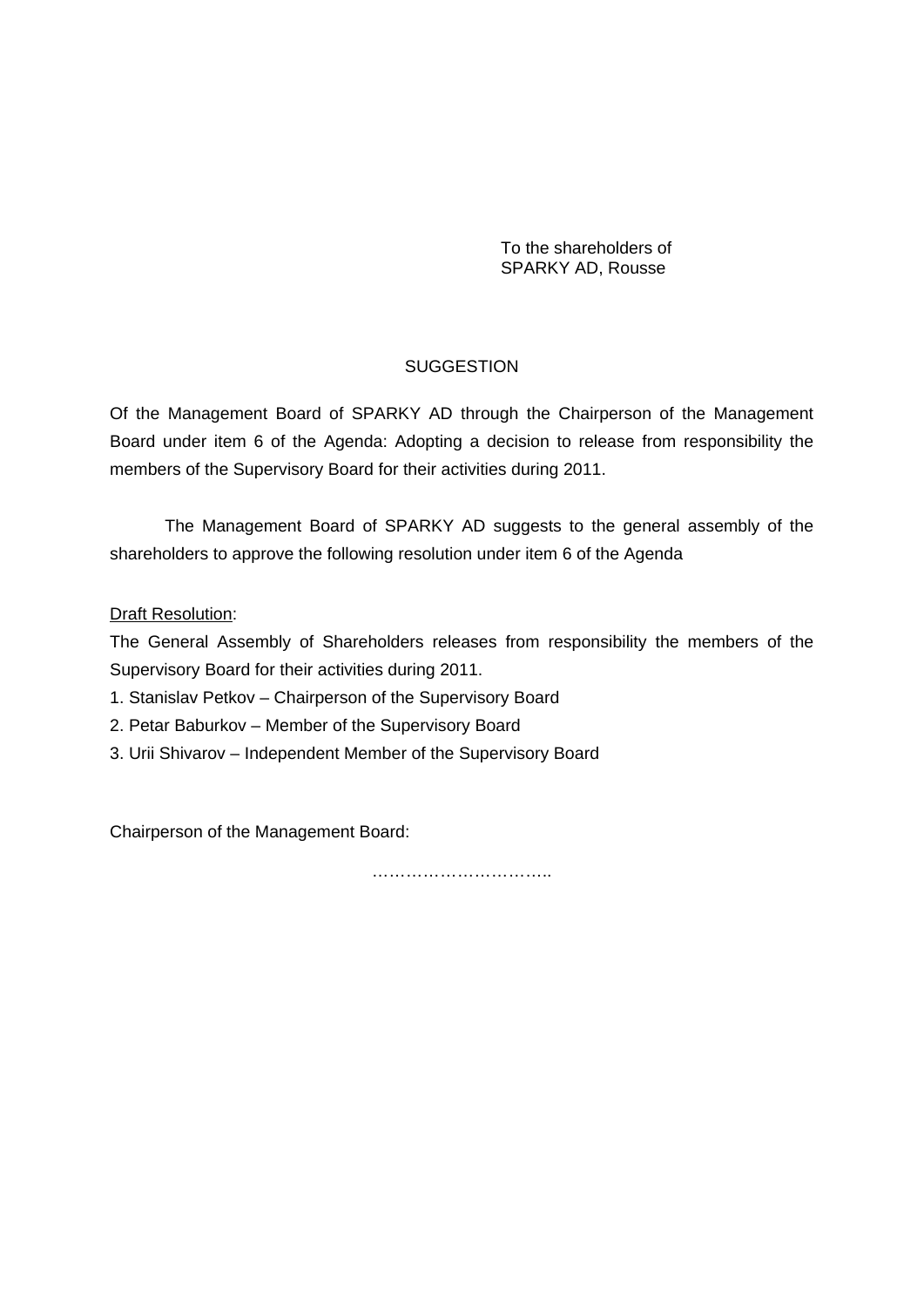# **SUGGESTION**

Of the Management Board of SPARKY AD through the Chairperson of the Management Board under item 7 of the Agenda: Hearing the report on the activities of the company's Investor Relations Director for the year 2011.

Pursuant to the provision of article 116d, paragraph 4 of the Law on Public Offering of Securities, the IR Director shall report on his/her activities to the shareholders at the annual general assembly. Th IR Director of SPARKY AD has presented to the Management Board of the company a Report on her activities in 2011. With this regard the Management Board of SPARKY AD suggests to the general assembly of the shareholders to approve the following resolution under item 7 of the Agenda

# Draft Resolution:

The General Assembly of Shareholders hears and approves for its information the report on the activities of the company's Investor Relations Director for the year 2011.

Chairperson of the Management Board:

…………………………………………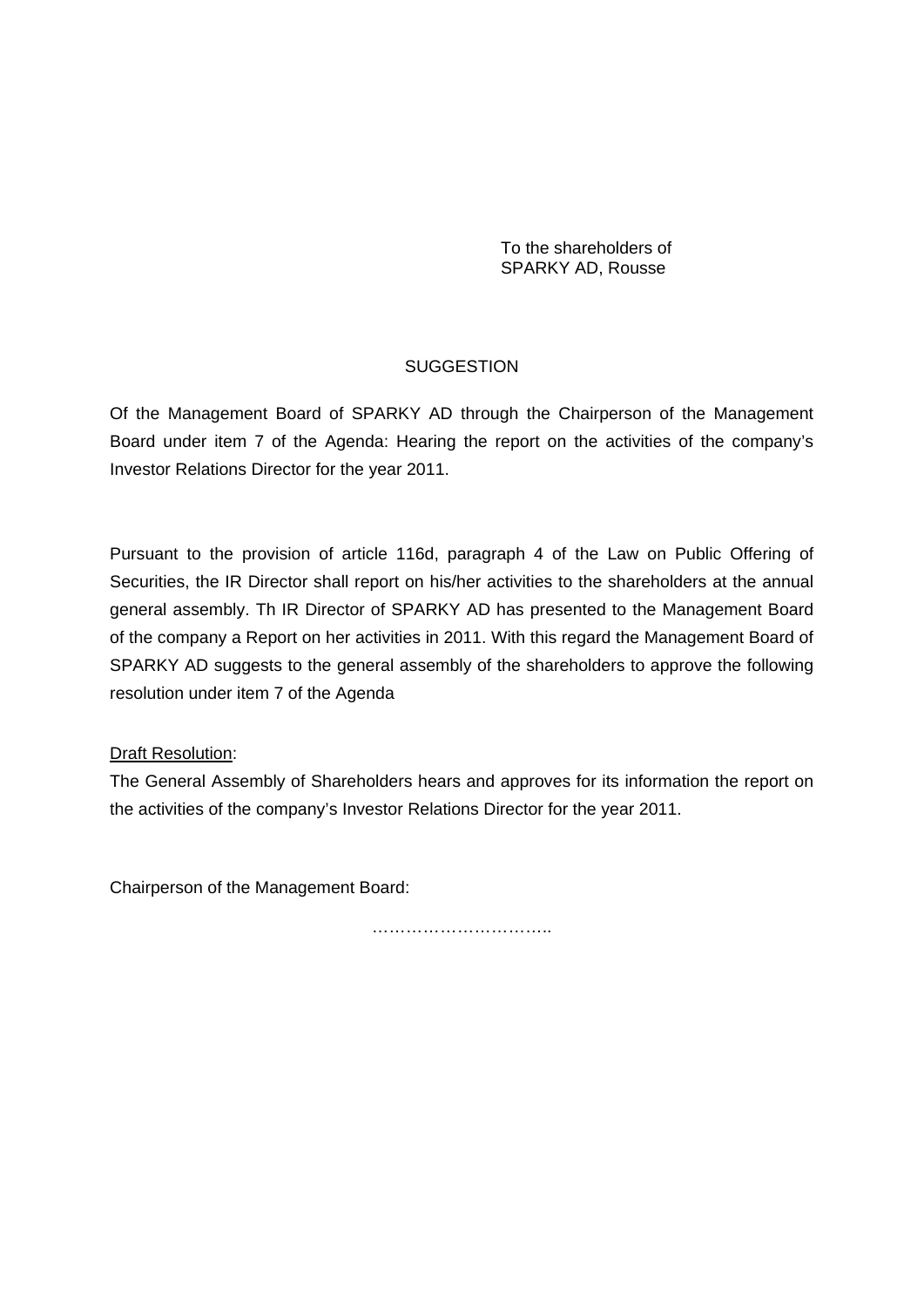# **SUGGESTION**

Of the Management Board of SPARKY AD through the Chairperson of the Management Board under item 8 of the Agenda: Hearing the annual report of the company's audit committee for the year 2011.

Pursuant to the provision of article 40l of the Independent Financial Audit Act, the audit committee shall report on its activities to the general assembly of the company, once per year, together with the approval of the annual financial report. The audit committee of SPARKY AD has presented the report on its activities for the year 2011 to the company's Management Board.

With this regard the Management Board of SPARKY AD suggests to the general assembly of the shareholders to approve the following resolution under item 8 of the Agenda

# Draft Resolution:

The General Assembly of Shareholders hears the annual report of the company's audit committee for the year 2011.

Chairperson of the Management Board: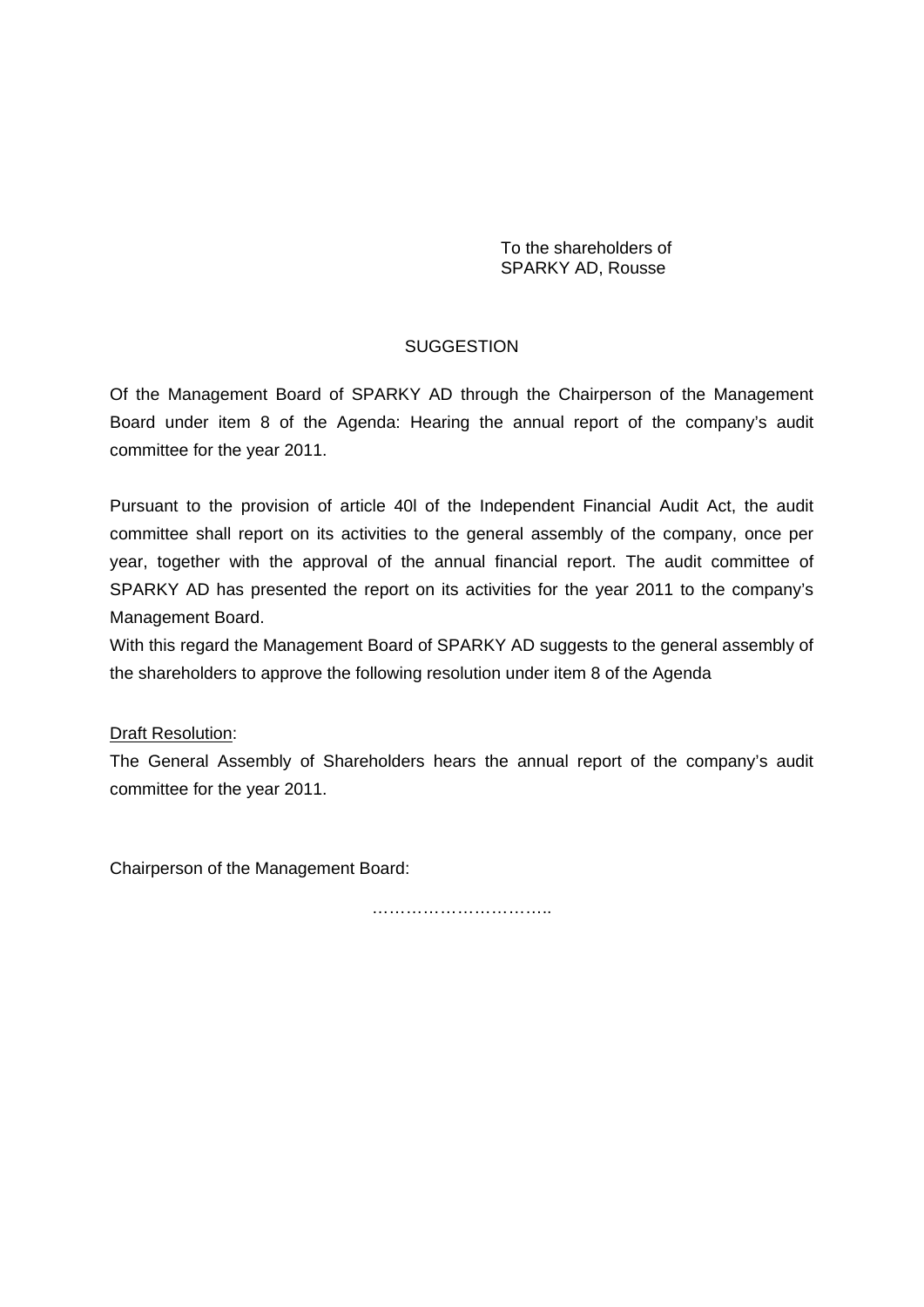# **SUGGESTION**

Of the Management Board of SPARKY AD through the Chairperson of the Management Board under item 9 of the Agenda: Election of a certified auditor to verify and certify the company's Annual Financial Report for the year 2012.

Pursuant to the provision of article 40k of the Independent Financial Audit Act, election of a certified auditor to perform independent financial audit of a company with activities to the public interest, shall be made based on a recommendation of the audit committee. The audit committee of SPARKY AD has presented its recommendation for election of a certified auditor to verify and certify the annual financial report of the company for the year 2012, namely: specialized audit company Grant Thornton Ltd., reg. No 032. With regard to SPARKY AD, the key auditor of the audit company meets the requirement of the provision of article 40n, paragraph 2 of the Independent Financial Audit Act due to the fact that the auditor has not performed audit engagements with regard to SPARKY AD within a period of 5 years.

With this regard the Management Board of SPARKY AD suggests to the general assembly of the shareholders to approve the following resolution under item 9 of the Agenda

# **Draft Resolution:**

The General Assembly of Shareholders approves a decision for election of a certified auditor to verify and certify the company's Annual Financial Report for the year 2012 in accordance with the recommendation of the company's audit committee.

Chairperson of the Management Board: